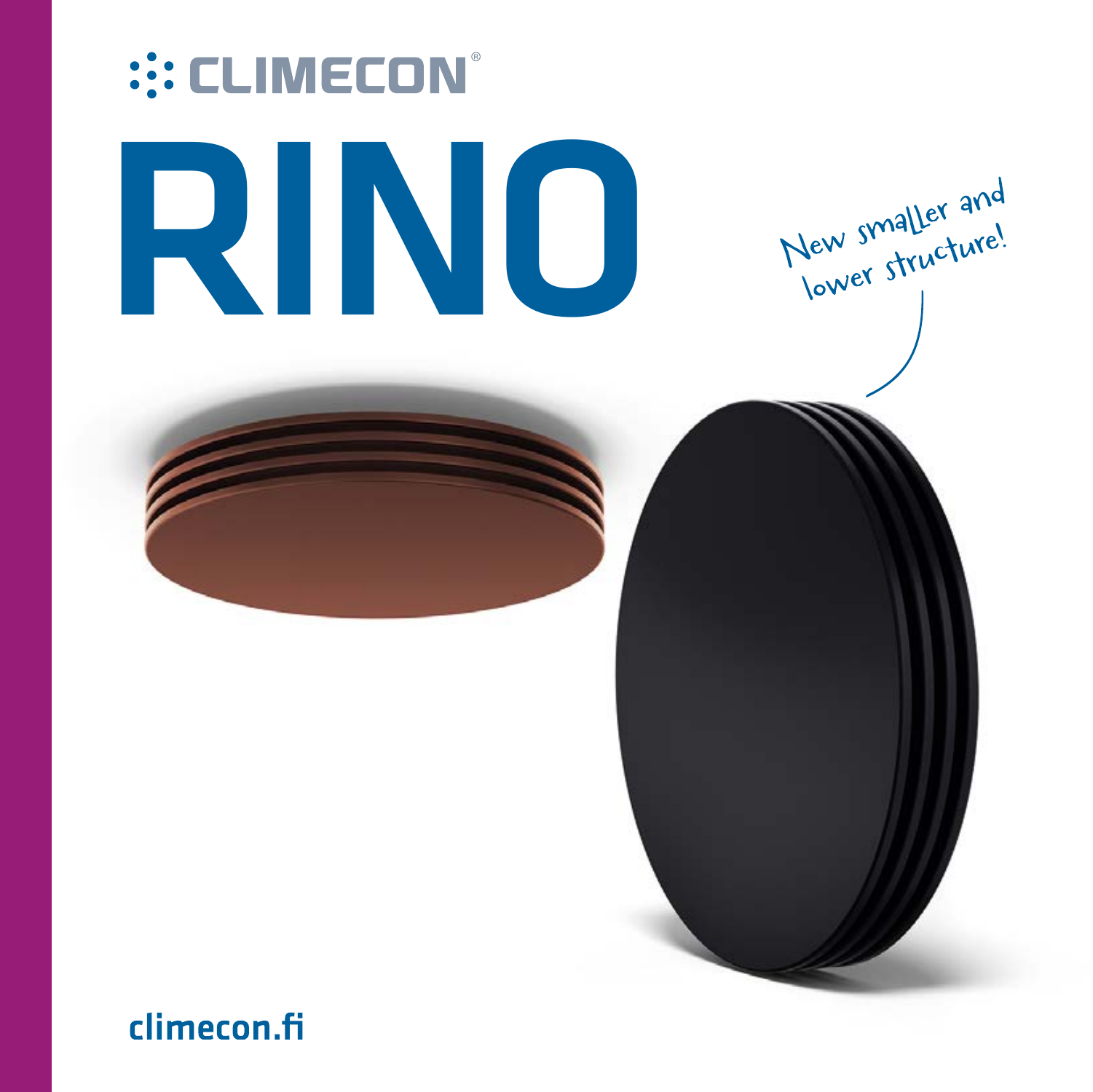# - New form of air RINO

#### EXCEPTIONAL DESIGN WITH TOP **QUALITIES**

The elegant RINO sets a new standard for the appearance of ceiling diffusers with its unique design. RINO is now even lower and smaller – it has less circles and the diameter is smaller. RINO is outstanding in comparison with other ceiling diffusers on the market. Its functional design that is pleasing to the eye is completed with excellent air and sound properties. RINO functions smoothly, silently and without draft.

In addition to the standard pure white RAL 9016, RINO is also available in 5 different colours



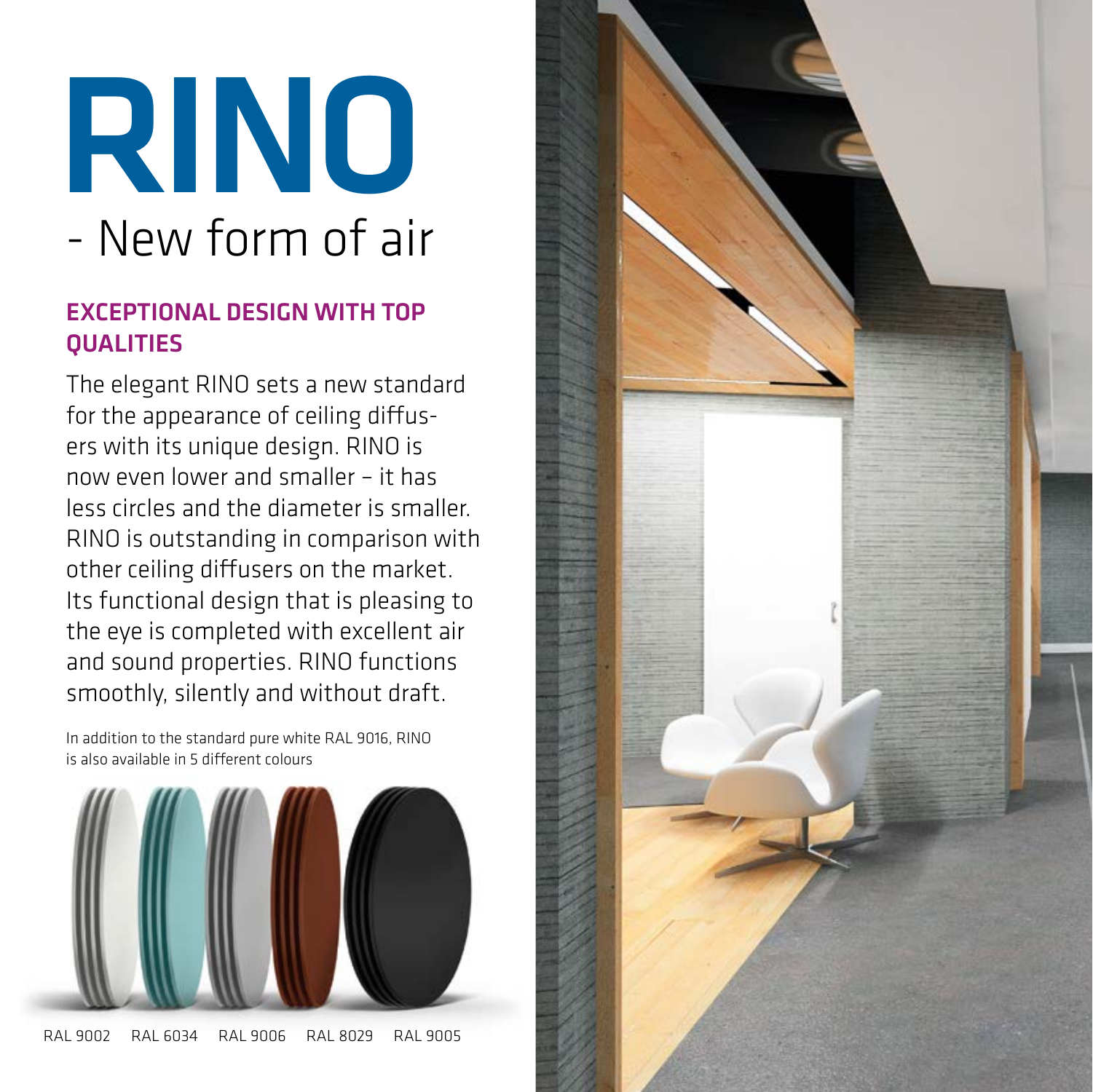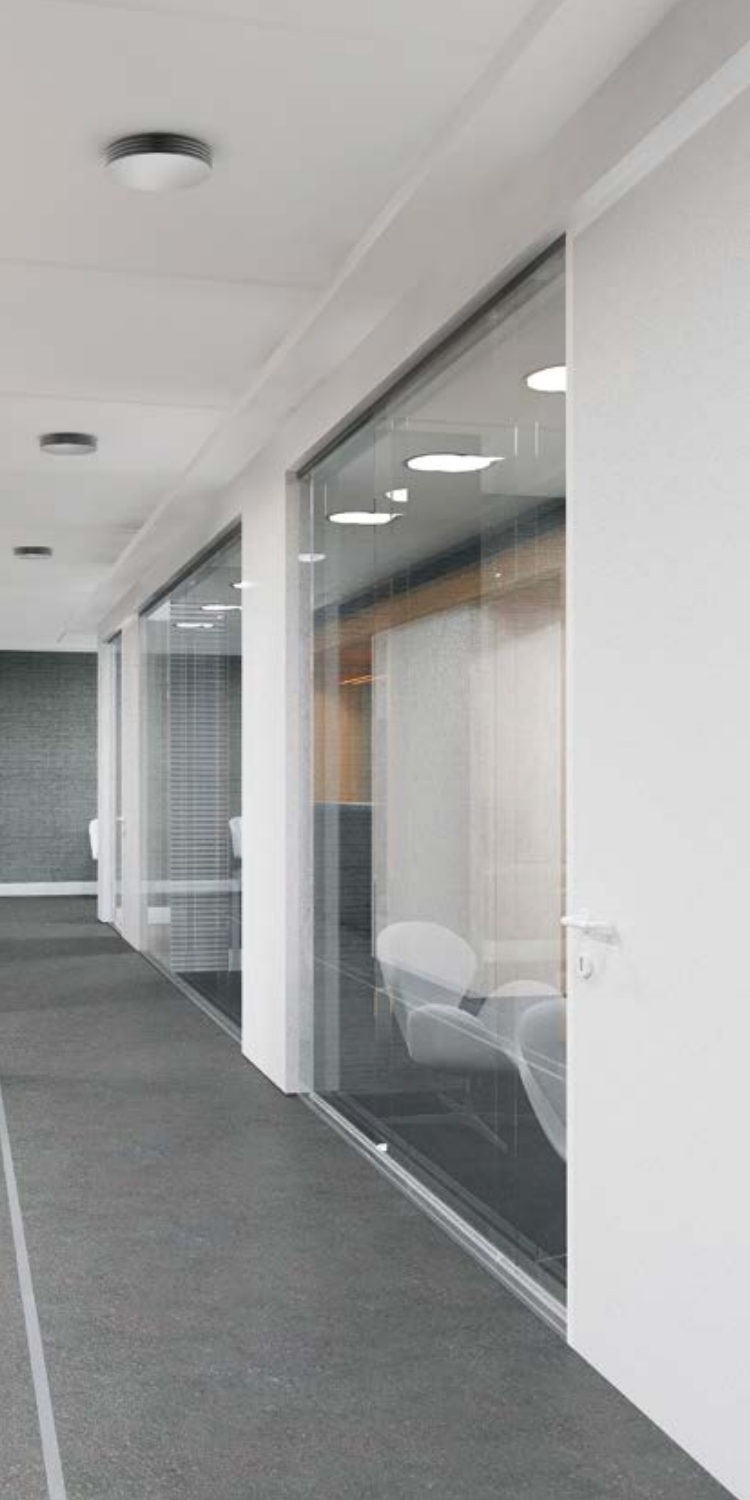# RINO prevents dirt collecting around it.

1551

 $+1/7$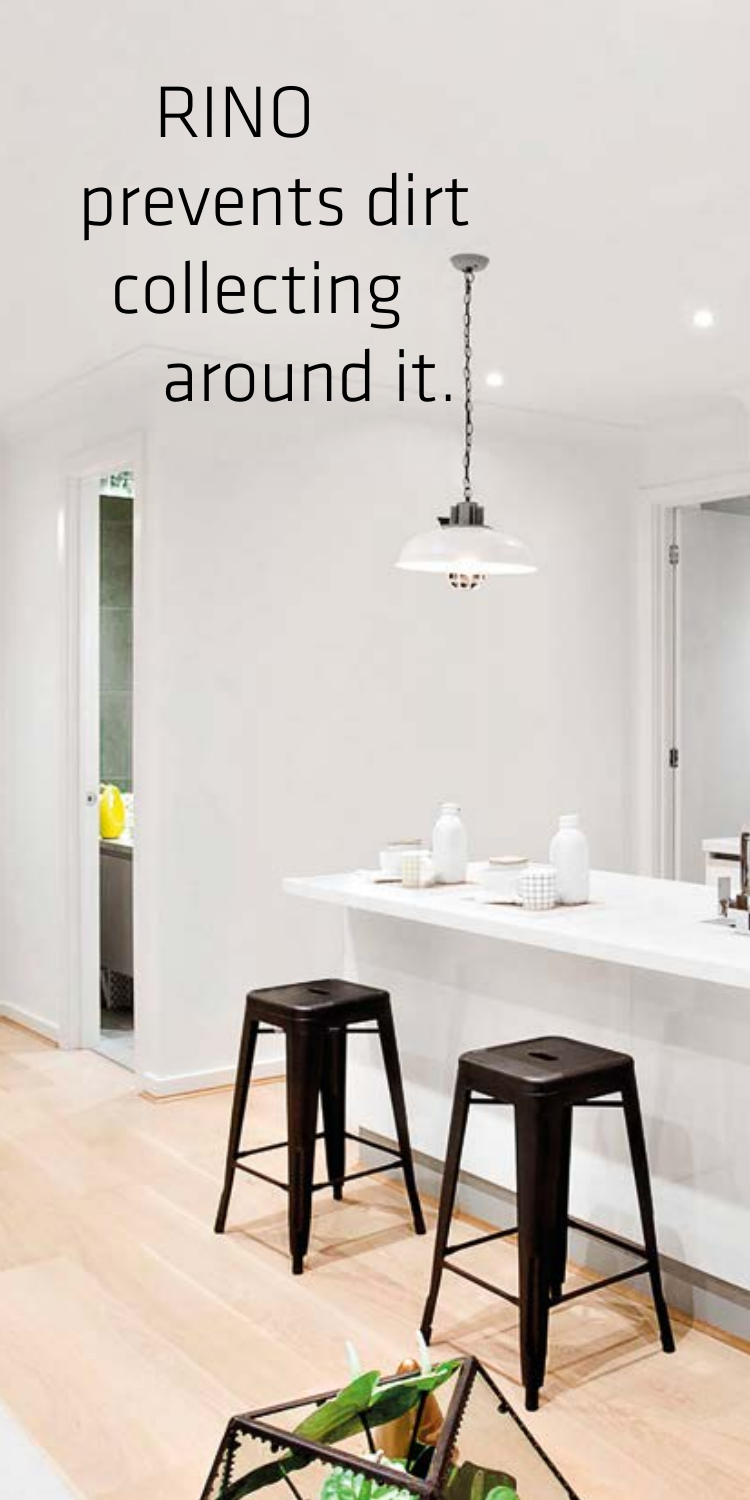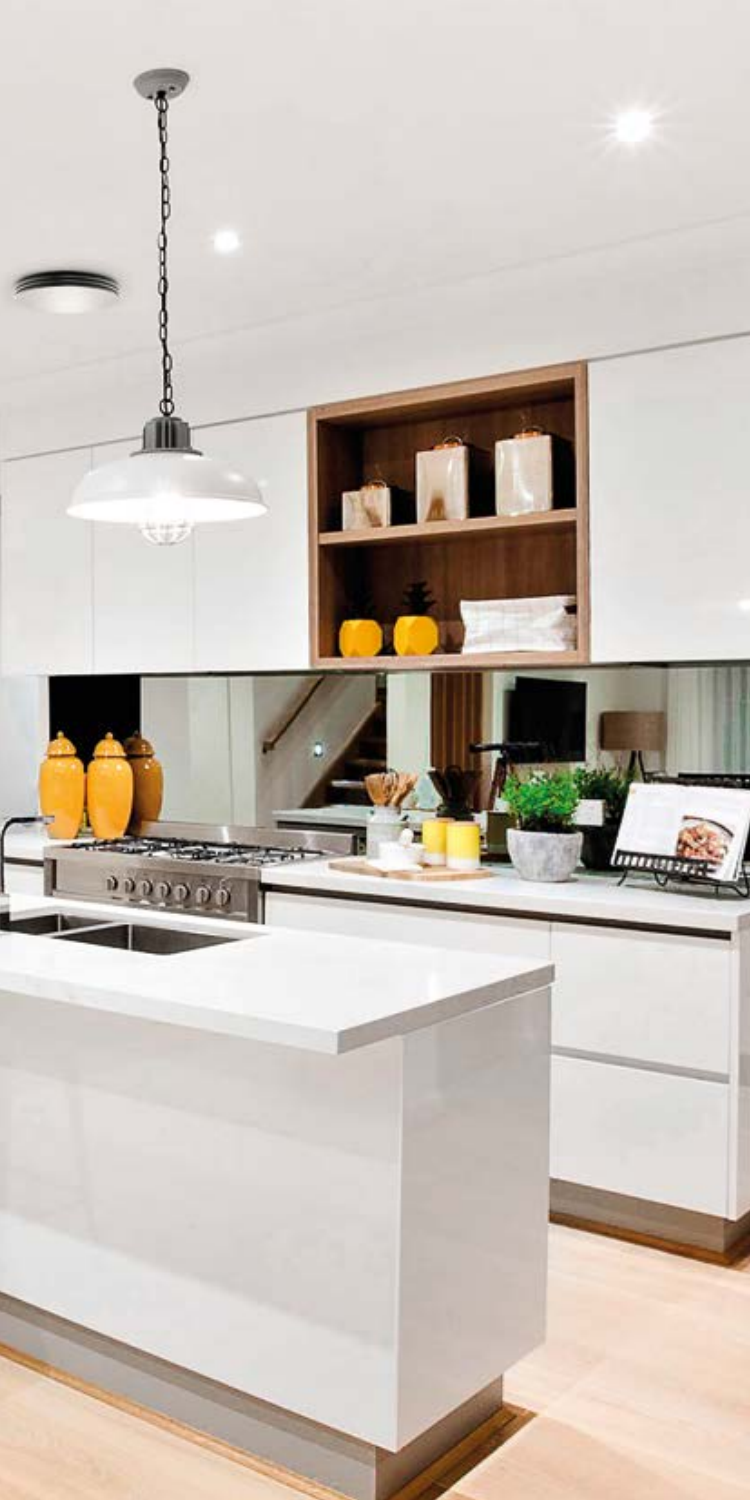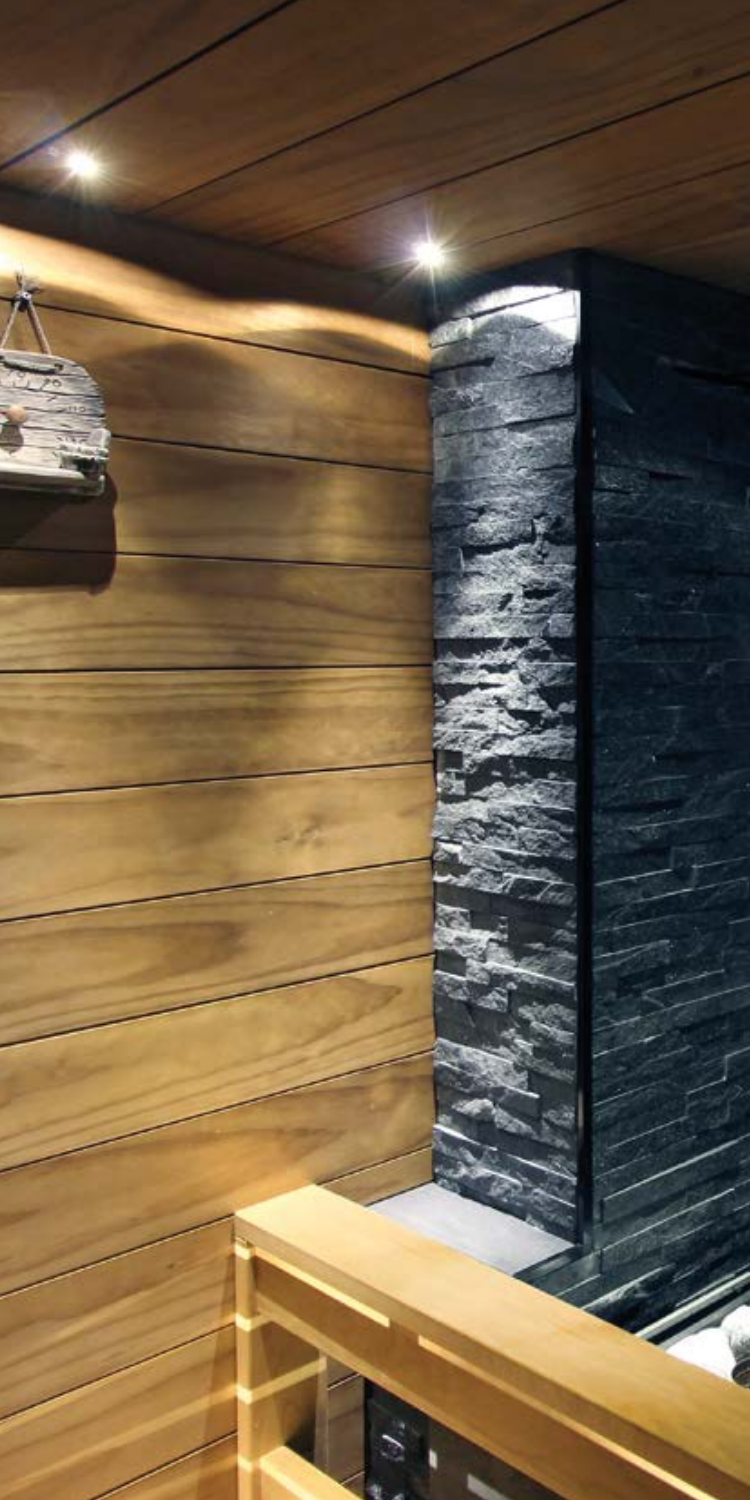The RINO series includes a new stylish supply air diffuser for saunas.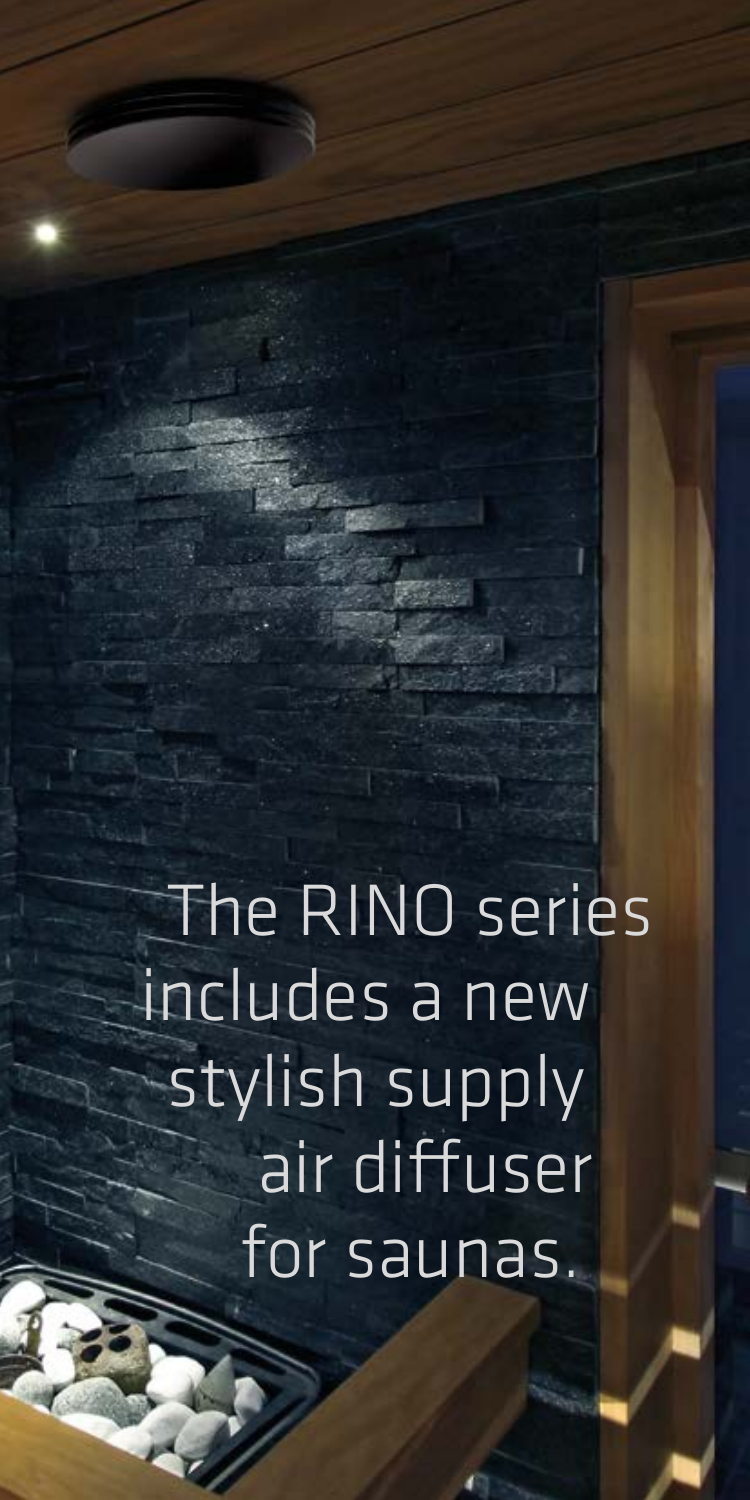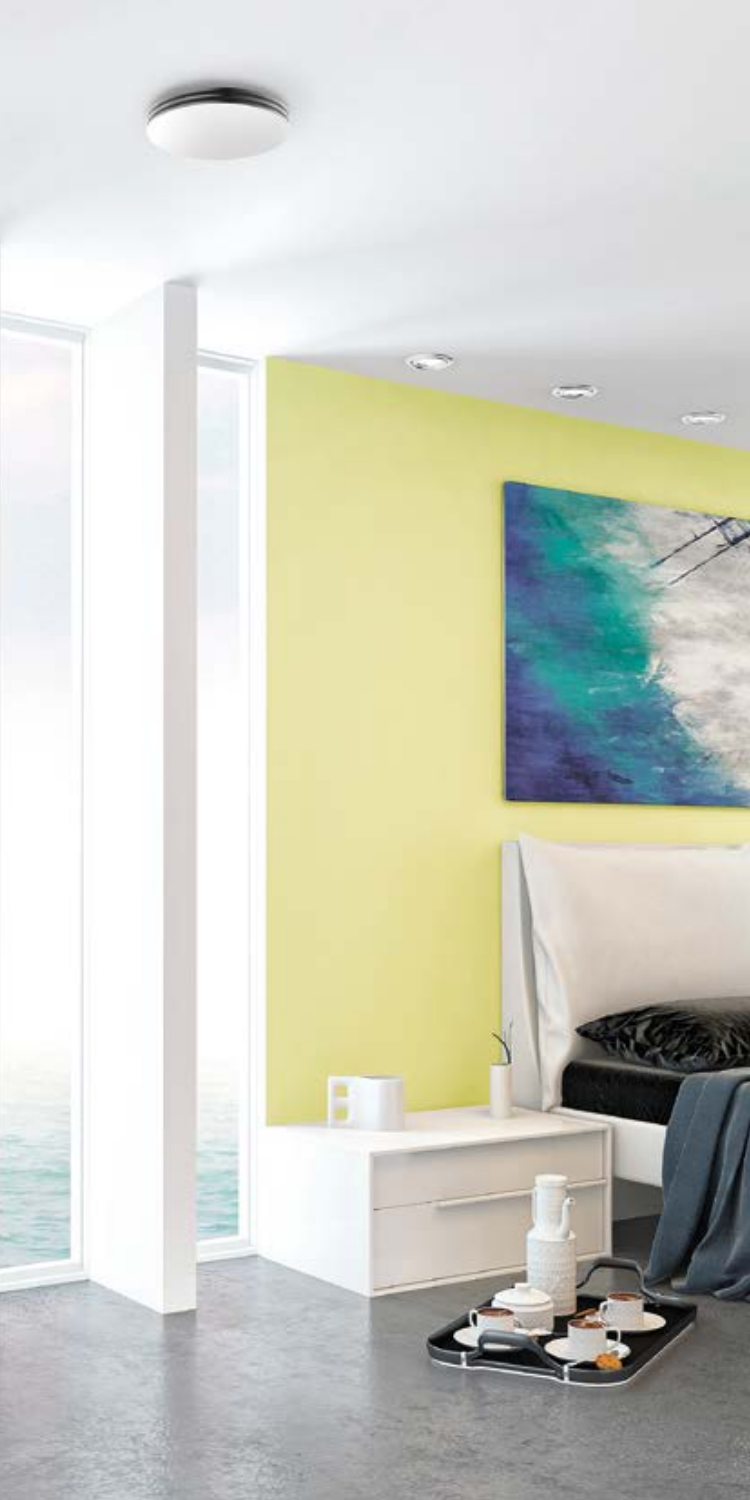# RINO fits in with the interior -It's available in different colours.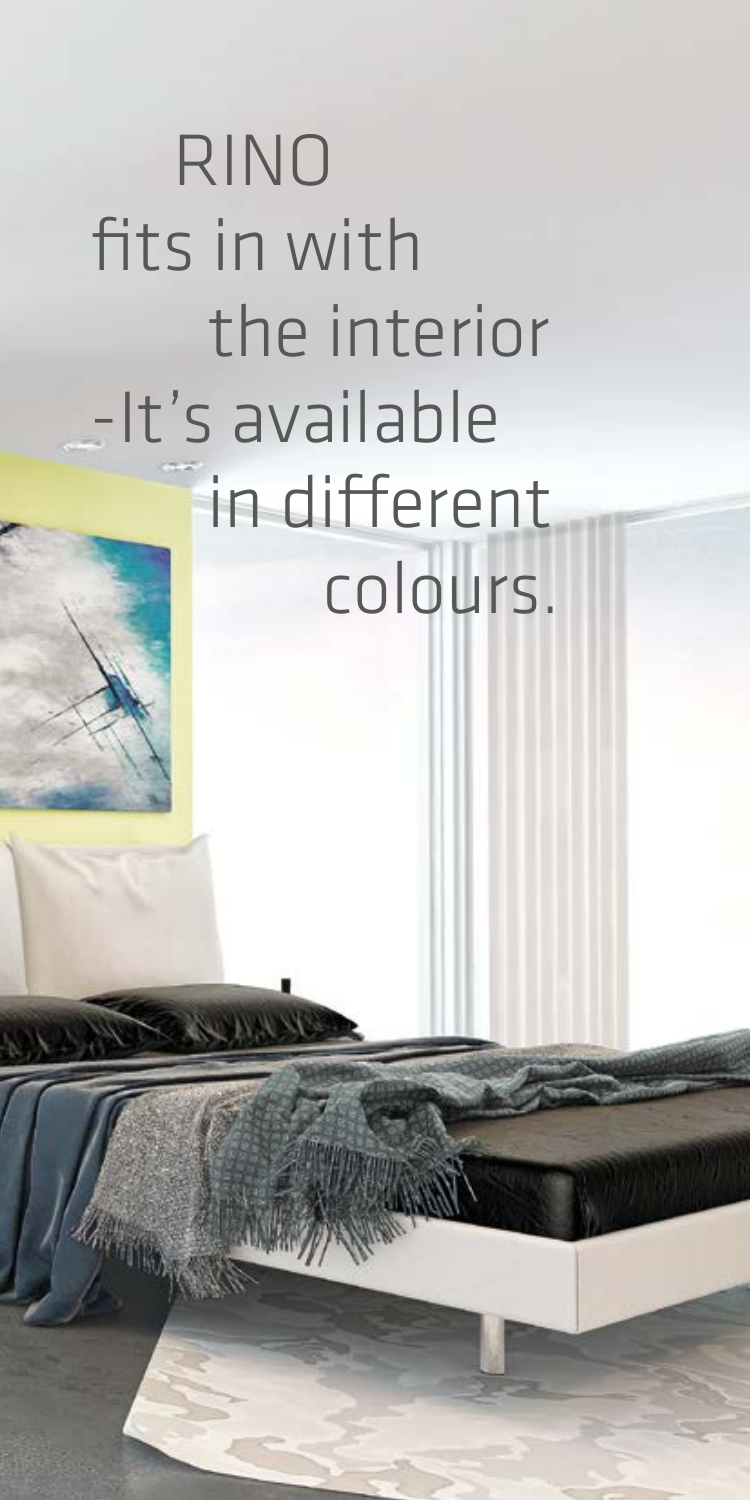# An exceptional ceiling diffuser

RINO is a ceiling diffuser with exceptional design and extremely good air and sound properties.

#### OPTIONS IN COLOURS AND MODELS

Thanks to its design RINO is suitable for any room and interior style. In addition to the supply air diffuser, the series includes RINOi exhaust air diffuser and RINO-S supply air diffuser specifically designed for saunas. All the products have the same design.

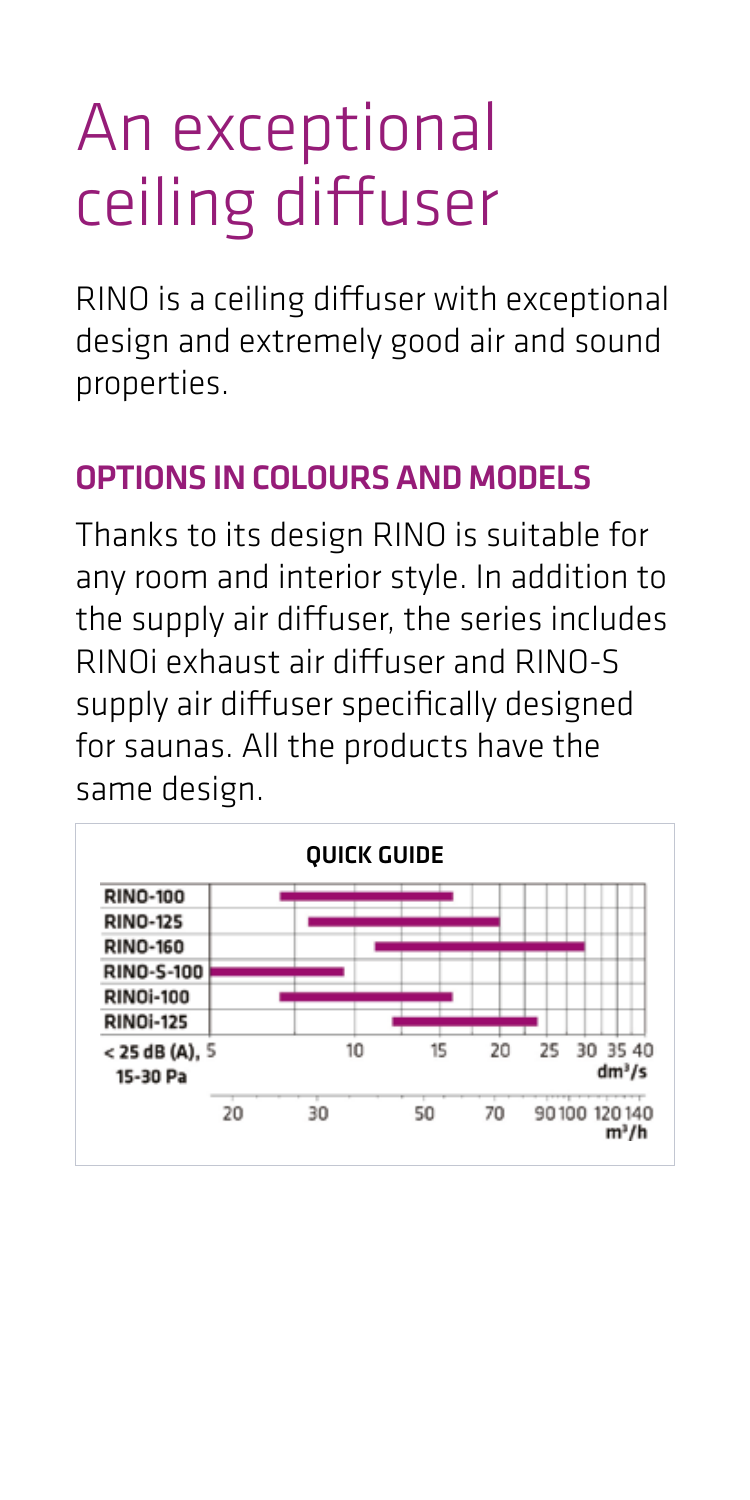# Silently and without draft

High mixing ratio and wide throw pattern at low flow velocity prevent the feeling of draft. RINO also features reliable measurement and quick and precise adjustment.



#### **KEEPS THE SURFACES CLEAN**

The exceptional design and the structure of RINO efficiently prevents dirt collecting around the ceiling diffuser.

# Advantages and properties:

- Elegant design and 6 colour options
- New lower and smaller structure
- High mixing ratio and wide throw pattern
- Brilliant structure that prevents dirt collecting around the ceiling diffuser
- **H** Reliable measurement and quick and precise adjustment



With RINO even the whitest ceiling remain white.